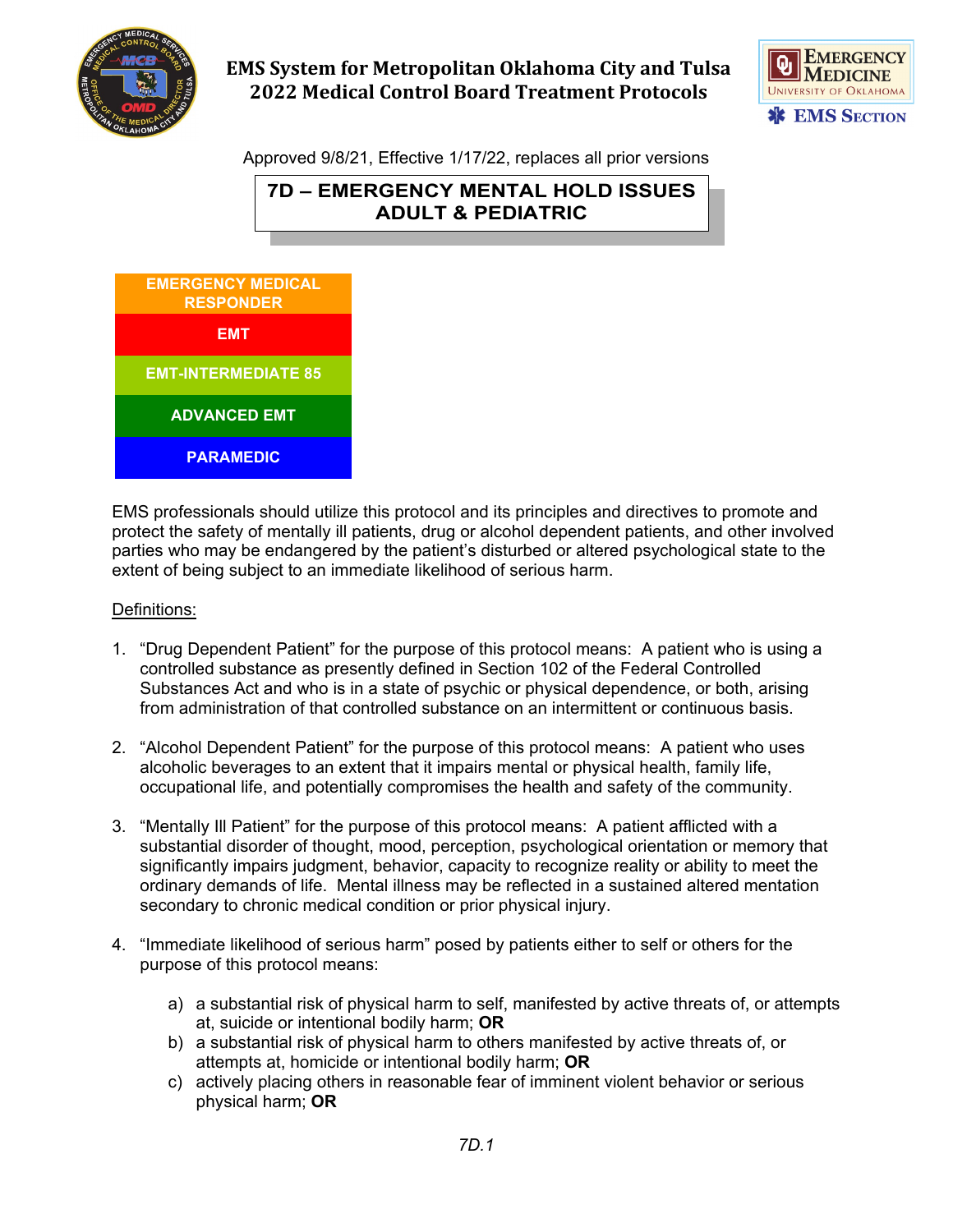

## **EMS System for Metropolitan Oklahoma City and Tulsa 2022 Medical Control Board Treatment Protocols**



Approved 9/8/21, Effective 1/17/22, replaces all prior versions

### **PROTOCOL 7D: Emergency Mental Hold Issues – Adult & Pediatric, cont.**

d) causing a prudent EMS professional to believe with reasonable certainty that without immediate medical treatment, severe physical impairment or injury would be sustained by the patient or other involved party as a result of the patient's apparent inability to prevent suicidal activity, homicidal activity, or significant risk of harm to self or others through distorted reality (eg. driving while acutely psychotic or clinically intoxicated).

#### Emergency Mental Hold Procedures:

- 1. Upon dispatch to and/or subsequent assessment of a patient representing, in the EMS professional's best judgment, "immediate likelihood of serious harm", the EMS professional should notify dispatch to immediately request the appropriate law enforcement authority. It is the duty of the responding law enforcement officer(s) to determine if the affected person appears to be mentally unstable, alcohol dependent or drug dependent to a degree that immediate emergency action is necessary to prevent the patient from harming self or others. If the law enforcement officer determines that immediate emergency action is necessary, under Oklahoma law, the law enforcement officer must take the person into protective custody. The law enforcement officer(s) can base their decision upon personal observation of the actions of the patient or upon the statement of either EMS professionals or other parties deemed credible.
- 2. If EMS professionals at the scene believe the patient to be actively mentally ill, alcohol dependent, and/or drug dependent to the extent of being subject to an "immediate likelihood of serious harm" to self or others, representing a medical need to be taken into protective custody by law enforcement, the primary assessing EMS professional shall fill out the "Individual's Affidavit for Emergency Detention" and submit to the law enforcement officer(s) at the scene as may be required to effect such detention.
- 3. If EMS professionals and the law enforcement officer(s) at the scene cannot reach agreement whether the patient is actively mentally ill, alcohol dependent, and/or drug dependent to the extent of representing an "immediate likelihood of serious harm" to self or others, representing a medical need to be taken into protective custody by law enforcement, the appropriate EMS supervisor(s) and corresponding law enforcement supervisor(s) should be contacted. Supervisor presence at the scene could be required to achieve consensus of actions that promote the patient's and others' safety.
- 4. If the EMS supervisor determines the patient is actively mentally ill, alcohol dependent, and/or drug dependent to the extent of representing an "immediate likelihood of serious harm" to self or others, representing a medical need to be taken into protective custody by law enforcement and therefore is in need of immediate medical attention, this shall be conveyed to the appropriate law enforcement supervisor. If the law enforcement supervisor does not subsequently place the patient on mental hold, notify the appropriate receiving hospital's On-Line Medical Control Physician (or the System EMS Chief Medical Officer) for formal physician consultation, complete an agency-specified Incident Report, and submit it to the Chief Medical Officer for review.